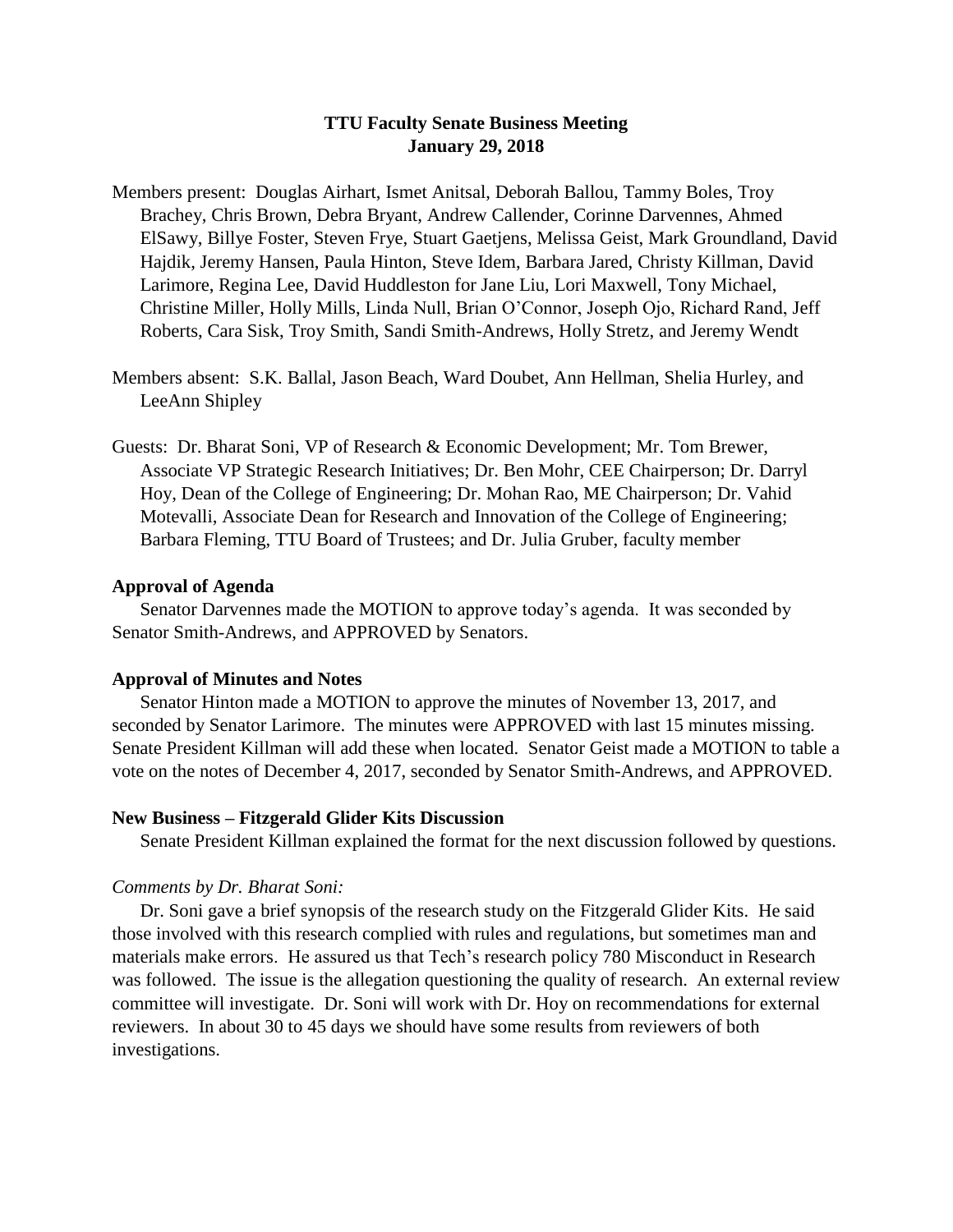### *Comments by Mr. Tom Brewer:*

Mr. Brewer said his background is in automotive industry with process and people. Saturn Corp. was one of his previous employers. He has been at TTU for the last 3 ½ years. He outlined the methodology and chronology as of today. In Spring 2016 he sat down with Fitzgerald leadership, an engineering company, but they had no engineers on staff. Fitzgerald came to Tom after the EPA proposed changes to the Clean Air Act in Phase II, with guidelines for older engines to meet emission standards. Fitzgerald had never tested these engines before, because they never had to. They wanted help understanding and help implementing tests for remanufactured engines. A study team was established, a proposal was developed in June 2016 and it was submitted. The study was \$39,000 with \$12,000 of it for equipment. An EPA approved portable hand-held device for field testing was used to test the exhaust of 13 vehicles, 5 of which were brand new. Tests indicated no significant differences in any of the 13 tested in Fall 2016. The Phase I report was presented to Fitzgerald. In October 2016, the Clean Air Act Phase II appeared in the Federal Register for comments. Mr. Brewer says he stands by this study using the calibrated hand-held device.

The concern today is about flawed and shoddy research, as stated in media articles. Two customers, Fitzgerald and the EPA, were satisfied that we answered their questions and did what they wanted us to do for them. The EPA emailed President Oldham to ask to meet with the study team to understand their testing protocols. The EPA recognized that Tech did a field test, not a lab test, and gave no negative comments or criticisms. The EPA started using ultra-low fossil fuel beginning in 2006 that resulted in 90% lower emissions. The EPA just took specifications, but didn't test. Neither customer, Fitzgerald nor the EPA, said the work was flawed or shoddy. News articles didn't have all the information, only some of it.

So where are we today? The EPA came out with a repeal in November. The EPA took out glider kits from engines. The EPA does not have the authority to define glider kit engine as a new vehicle. A repeal went into open comment until Jan 5<sup>th</sup>. The EPA is now analyzing those comments before going into law, or not.

### *Comments by Dr. Ben Mohr:*

Dr. Mohr said he was the original PI in 2016, but withdrew effective last week. He is in the CEE Dept., with cement and concrete, and also pollutants (water and air). His concerns are that a lot of this was done while he was PI, but he not able to review data and report before it was sent to others. He referred to his resignation letter forwarded to Senators last week.

### Questions from Senators:

Questions asked by Senators were directed to a specific person in the room. Most of the questions and responses are summarized below.

1. Senator ElSawy asked Dr. Mohr: Why did you not ask someone in Mechanical Engineering Dept. who has experience in this area? Dr. Mohr said the project was only to compare classes of vehicles, and generate some basic numbers.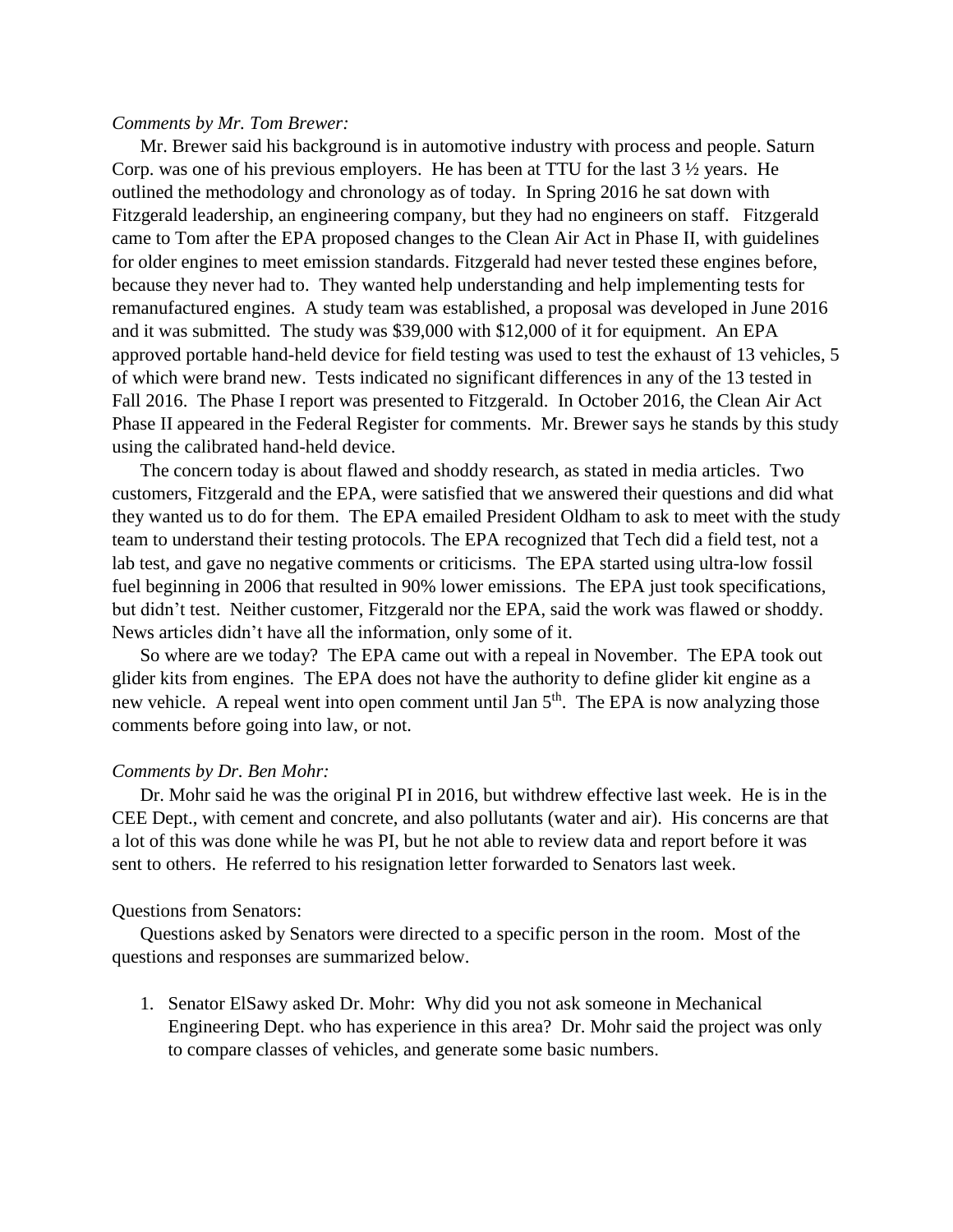- 2. Senator Ballou asked Dr. Mohr: What year were these engines you tested? Dr. Mohr said he didn't have this data here. Mr. Brewer said the new engines had less than 50 miles, and were all EPA certified engines. Remanufactured engines were also documented.
- 3. Senator Ojo asked Mr. Brewer: Who has the data? Where was it done? Why believe the data? Why did you draw the conclusions you did? Who wrote the letter to the President? Mr. Brewer said he wrote the letter for the President to sign. Congresswoman Diane Black asked Fitzgerald for the summary data for Phase I. Fitzgerald also asked us to do an Environmental Impact Study. A graduate engineering student did the tests.
- 4. Senator Geist asked Dr. Mohr: Who was the PI? Tom Brewer was named PI, too. So where/when did the PIs change? Dr. Mohr said he didn't know of the change along the way, and was never notified of a change.
- 5. Senator Darvennes asked Mr. Brewer: Ben Mohr and Mark Davis are listed on the original proposal, so why did you take data even though you weren't listed on proposal? Mr. Brewer said because he brought the request to the University and is the University representative, but was not part of the activation. Dr. Mohr was used as the engineering credential for the project. Mr. Brewer said he was at all the tests. Data was analyzed by a graduate engineering student, a first-year student. It is unknown if an advisor was working with this student.
- 6. Senator Ballou asked Mr. Brewer: There is a chasm between the study and the content of the letter with your name on it. One should not overstate the evidence that has been done. The letter is a gross overstatement. What did the President ask of you before he signed the letter? Was there sufficient caution about no particulate data being collected? The claims in the letter have conclusions that are exaggerated. Mr. Brewer said he reviewed the letter, but doesn't recall the President asking any questions. Dr. Soni said the same description given to Senators today was the same given to the President. Mr. Brewer continued by saying the particulate matter was measured with an approved handheld device from EPA. Tests were based on 5 states of load of a vehicle, with 75% as the representative load. Fitzgerald turned over some, but he's not sure if all information, was turned over to EPA. Dr. Soni said most of the criticism is "from the 2-page stupid letter."
- 7. Troy Smith asked Mr. Brewer: Can you tell us what your educational background is? Mr. Brewer said his background is a Bachelor's degree in business administration, but also engineering work.
- 8. Rand asking Mr. Brewer and Dr. Soni: There are very specific standards. This research did not engaged an academic unit, but research was done in the name of the University. Is this common practice? There is a relationship of research done related to the funding. How's this all related? There's an appearance of conflict of interest. Mr. Brewer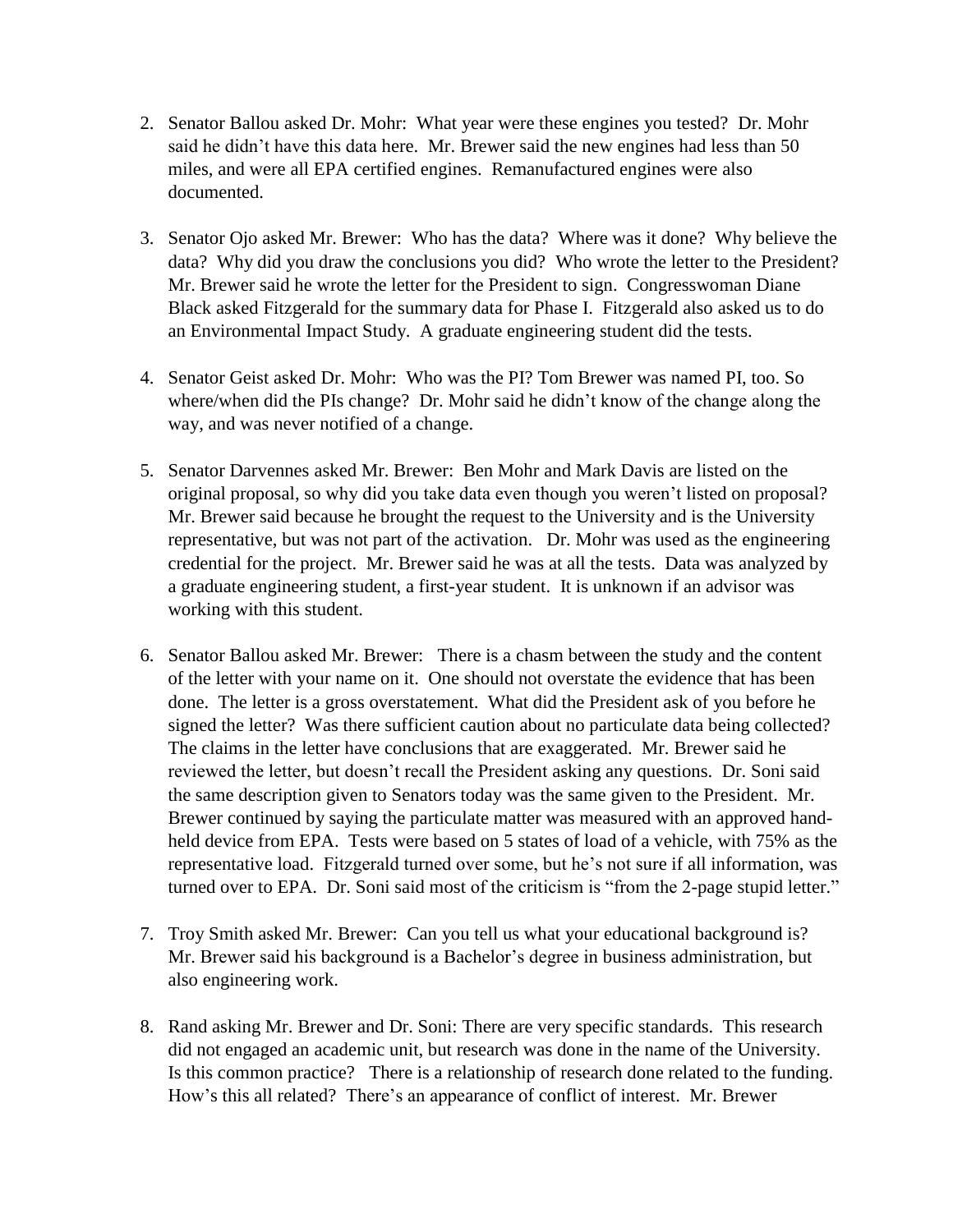responded by saying that we did not do research for EPA, only Fitzgerald. The conflict of interest timeline started in December 2016 with a report given to Fitzgerald. In March 2017, Millard Oakley was on campus talking with President Oldham, and he knew of our study with Fitzgerald. Mr. Fitzgerald said he had acreage by Sparta airport with which we could develop an automotive center. This was offered to us by Fitzgerald about 2 months after the report submitted, and had nothing to do with our research work for them.

- 9. Senator Stretz asked Dr. Soni: Who decided on the Phase II report? How did you decide whose name to put on it? Dr. Soni said he didn't have an answer today, and it will be answered later in process.
- 10. Senator Ojo asked Mr. Brewer: Who is the student's advisor? Who was supposed to do the calculations? Mr. Brewer said Steve Idem is now. Senator Idem said he is only serving as an academic advisor, and had nothing to do with the data reduction.
- 11. Troy Smith asked Mr. Brewer: Someone must have been responsible and realized the project research followed by the land offer, as a conflict of interest. Mr. Brewer said that Dr. Soni, himself, Dr. Saltsman, and the President were involved. We never thought there was a correlation.
- 12. Senator Ballal asked Mr. Brewer: We have a good reputation in engineering. How did you end up here, from Spring Hill? Mr. Brewer said he retired from General Motors, and then worked at the Northfield Building in Spring Hill, TN to re-train employees until it became idle, but not closed. Maury County had highest unemployment in the State at that time. A workforce development center was established at this old site, and Mr. Brewer helped build this program. Tech looked at it as a satellite campus a few years ago. Mr. Brewer was also President of TAMA (Tennessee Automotive Manufacturers Association) for Tennessee. He was asked to externalize the University in the automotive industry. Dr. Soni said that Mr. Brewer is an industry liaison for us.
- 13. Julia Gruber, AAUP representative asked if we can we rely on faculty expertise in the future. For external review, who at Tech benefited from this whole study?
- 14. Senator Maxwell to Dr. Soni: Dr. Mohr and Mr. Brewer didn't change the PI, nor did Dr. Soni. So who did? Dr. Soni is not sure the PI has been formally changed, so he can't answer that.
- 15. Senator Darvennes asked Dr. Mohr: This is testing, not research. A student took data, along with a technician. Were you aware they were going to take data, and aware what they were going to do with the data? Dr. Mohr said yes, but he wasn't present for it. The raw data was seen by Dr. Mohr, but he didn't write the report. Mr. Brewer and Mark wrote report.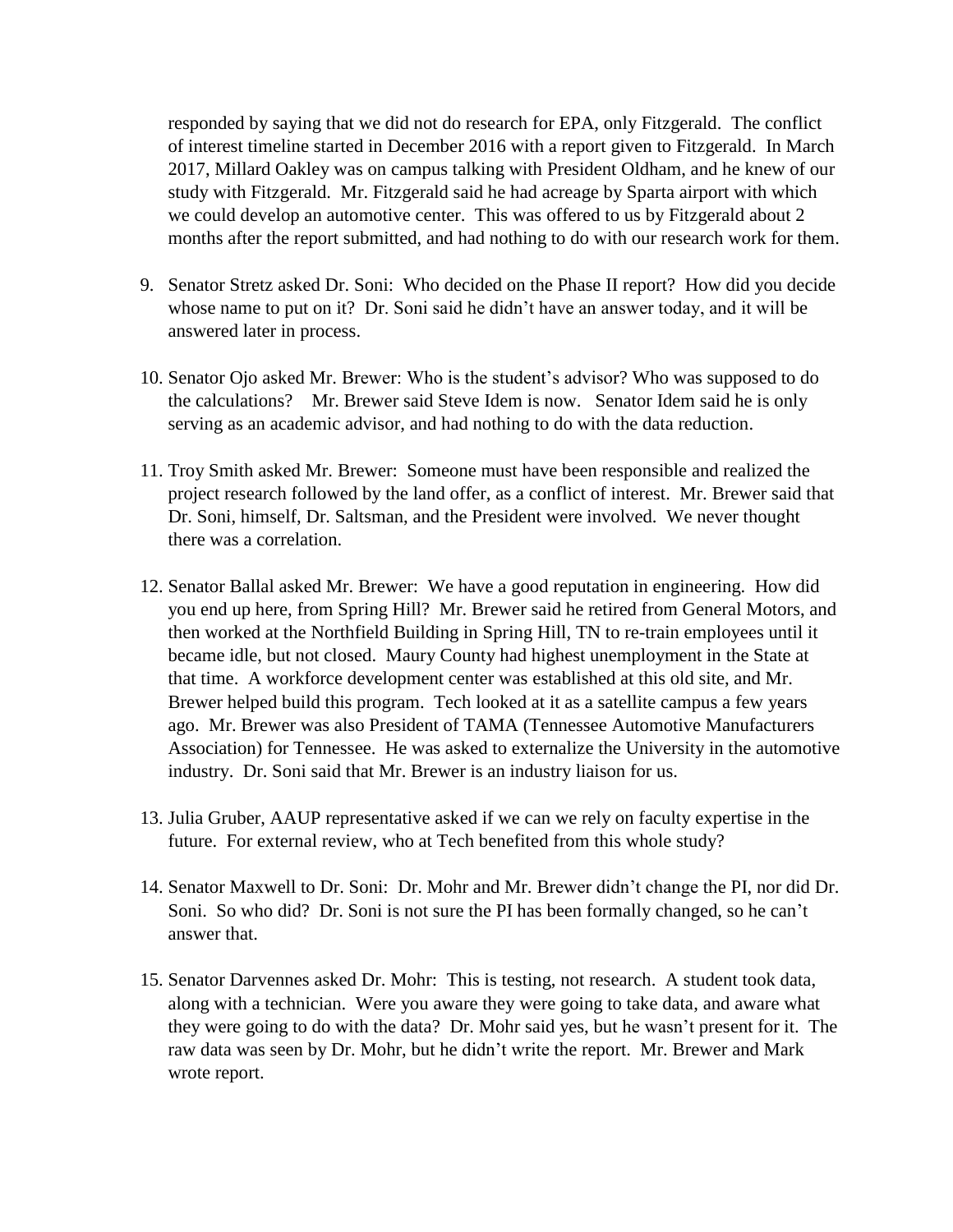- 16. Senator Groundland asked Dr. Soni: He considers Tech to have a stellar reputation in engineering, and is thinking about damage control moving forward. With an external review in place, what else are we going to do for damage control? This will affect grants, incoming students, new faculty, and more. Dr. Soni said discussions are going on now.
- 17. Senator Rand asked about the letter to Congresswoman Diane Black, that a decision was made to not include engineering faculty in the report. Why didn't you get an engineer to write that section? In the future, have qualified academic people writing appropriate sections.
- 18. Dr. Huddleston asked Mr. Brewer: What role did you expect that credential to serve? Mr. Brewer said to be the subject matter expert. This should be answered in the external review at a later date.

Senator Foster made a MOTION to table all other agenda items until the next business meeting.

The Senate will meet next Monday, Feb. 5 at 3:50 PM as an emergency meeting to further discuss this topic and cover the agenda items originally planned for today, and also on February 12<sup>th</sup> and 19<sup>th</sup>. The motion was APPROVED, with one opposed.

Discussion among Senators continued regarding the Fitzgerald Glider Kits issue. Has the Fitzgerald Company been asked to release it? Yes, and they won't do it.

Senator O'Connor said from Mr. Brewer's comments, Fitzgerald is OK with what we did, the EPA is OK with what we did, so where was the criticism? Dr. Hoy said the *Washington Post* article in November wrote about a cozy relationship between TTU and Fitzgerald, followed by articles and comments from others in the industry. We need to withdraw from this study pending an external investigation. He said the College of Engineering is appalled.

Senator O'Connor said we are at risk of getting into politics. Can we withstand the questioning? He hopes this doesn't develop into turf battles. Dr. Hoy said we have a qualified expert in engineering on this, with sound credentials, who was never asked to join this study nor give any opinion.

Senator Hinton is concerned that President Oldham's name is not mentioned more often in connection to this issue.

Senate President Killman said that Dr. Soni asked Dr. Otuonye to be lead internal investigator. President Oldham said we are going to do the right thing here, by doing an external investigation, etc.

Senator Stretz drafted a memo asking the Senate for a resolution in the form of a MOTION. Senator ElSawy seconded the motion.

Senators had some additional comments. Everything today encapsulates our concerns of the past few years. This was almost predictable. There is no emphasis on overall leadership in this project. Dr. Motevalli said why do we have a PI who is not qualified? The paperwork did not go thru any of the Centers at TTU. The final paperwork was received last week with a 2-page summary, signed by Dr. Soni. Mr. Brewer's experience is in automotive workforce development.